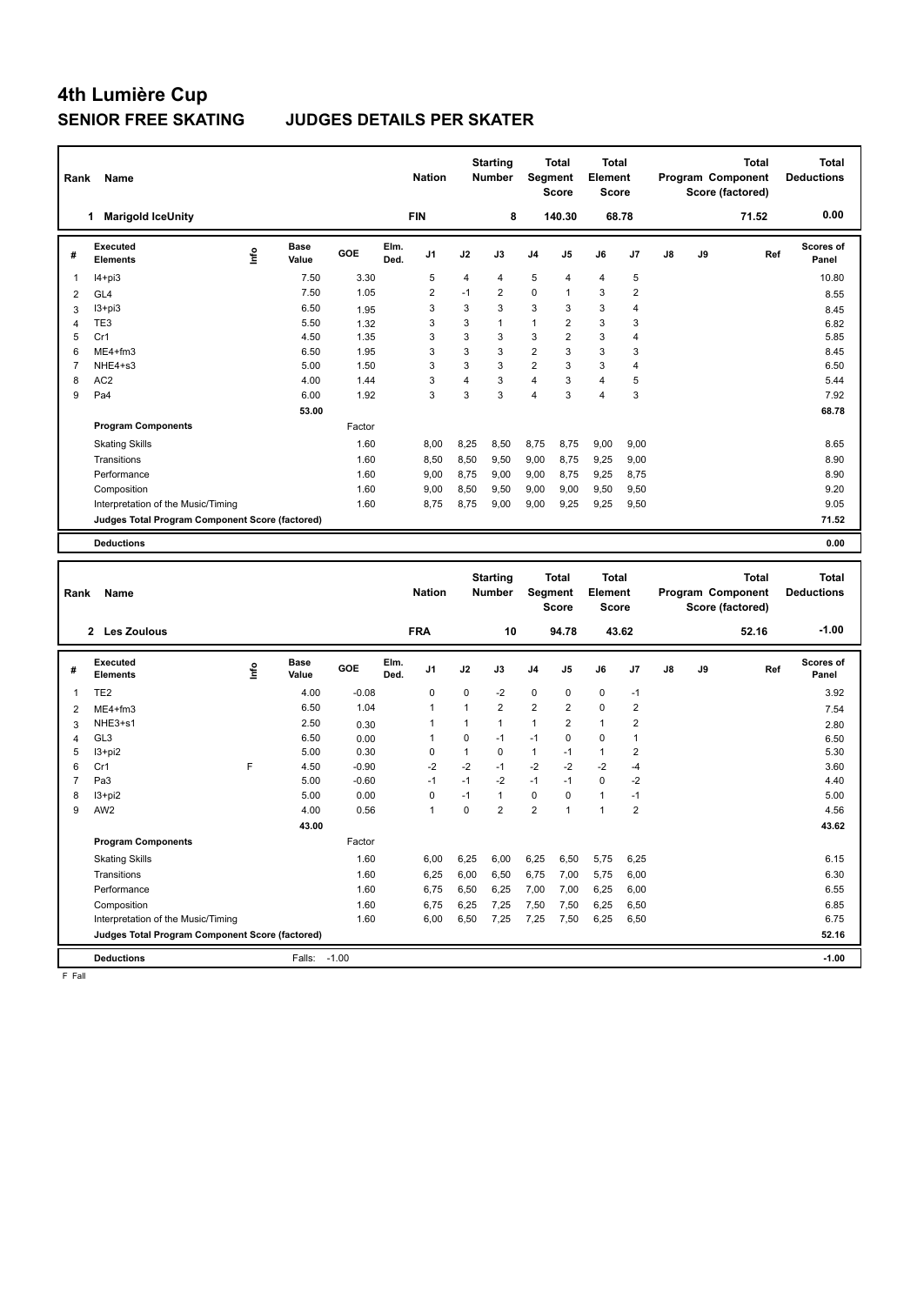### **SENIOR FREE SKATING JUDGES DETAILS PER SKATER**

| Rank                    | Name                                                                                  |      |                      |              |              | <b>Nation</b>  |                | <b>Starting</b><br><b>Number</b> |                | <b>Total</b><br>Segment<br><b>Score</b>        | <b>Total</b><br>Element<br><b>Score</b> |                         |    |    | Program Component<br>Score (factored) | <b>Total</b> | <b>Total</b><br><b>Deductions</b> |
|-------------------------|---------------------------------------------------------------------------------------|------|----------------------|--------------|--------------|----------------|----------------|----------------------------------|----------------|------------------------------------------------|-----------------------------------------|-------------------------|----|----|---------------------------------------|--------------|-----------------------------------|
|                         | 3 Starlight                                                                           |      |                      |              |              | SUI            |                | 6                                |                | 90.84                                          |                                         | 48.12                   |    |    |                                       | 42.72        | 0.00                              |
| #                       | <b>Executed</b><br><b>Elements</b>                                                    | lnfo | <b>Base</b><br>Value | GOE          | Elm.<br>Ded. | J1             | J2             | J3                               | J4             | J5                                             | J6                                      | J7                      | J8 | J9 |                                       | Ref          | Scores of<br>Panel                |
| 1                       | AW <sub>2</sub>                                                                       |      | 4.00                 | 0.72         |              | 1              | 1              | 2                                | 3              | $\overline{\mathbf{c}}$                        | $\overline{2}$                          | $\overline{2}$          |    |    |                                       |              | 4.72                              |
| $\overline{\mathbf{c}}$ | $14+pi2$                                                                              |      | 6.00                 | $-0.24$      |              | 0              | 1              | $\mathbf{1}$                     | 0              | $-2$                                           | $-2$                                    | $-1$                    |    |    |                                       |              | 5.76                              |
| 3                       | GL <sub>3</sub>                                                                       |      | 6.50                 | 0.26         |              | 0              | 0              | 1                                | $\mathbf{1}$   | 0                                              | 0                                       | $\mathbf{1}$            |    |    |                                       |              | 6.76                              |
| 4                       | ME3+fm3                                                                               |      | 6.00                 | 0.36         |              | 0              | 1              | 0                                | $-1$           | 1                                              | $\mathbf{1}$                            | $\overline{2}$          |    |    |                                       |              | 6.36                              |
| 5                       | Pa <sub>3</sub>                                                                       |      | 5.00                 | 0.20         |              | 0              | 0              | $\mathbf{1}$                     | 0              | 0                                              | $\mathbf{1}$                            | $\mathbf{1}$            |    |    |                                       |              | 5.20                              |
| 6                       | TE3                                                                                   |      | 5.50                 | $-0.11$      |              | $-1$           | $-1$           | 0                                | 0              | 0                                              | $\mathbf{1}$                            | 0                       |    |    |                                       |              | 5.39                              |
| $\overline{7}$          | $13 + pi2$                                                                            |      | 5.00                 | $-1.50$      |              | $-3$           | $-3$           | -3                               | $-3$           | -3                                             | $-3$                                    | $-3$                    |    |    |                                       |              | 3.50                              |
| 8                       | NHE4+s3                                                                               |      | 5.00                 | 0.30         |              | 0              | 0              | $\mathbf{1}$                     | $\mathbf{1}$   | 0                                              | $\mathbf{1}$                            | $\overline{2}$          |    |    |                                       |              | 5.30                              |
| 9                       | Cr1                                                                                   |      | 4.50                 | 0.63         |              | 0              | 1              | $\mathbf{1}$                     | $\overline{2}$ | $\overline{2}$                                 | $\mathbf{1}$                            | $\overline{2}$          |    |    |                                       |              | 5.13                              |
|                         |                                                                                       |      | 47.50                |              |              |                |                |                                  |                |                                                |                                         |                         |    |    |                                       |              | 48.12                             |
|                         | <b>Program Components</b>                                                             |      |                      | Factor       |              |                |                |                                  |                |                                                |                                         |                         |    |    |                                       |              |                                   |
|                         | <b>Skating Skills</b>                                                                 |      |                      | 1.60         |              | 4,75           | 5,25           | 5,00                             | 5,25           | 5,25                                           | 5,50                                    | 5,25                    |    |    |                                       |              | 5.20                              |
|                         | Transitions                                                                           |      |                      | 1.60         |              | 5,25           | 5,00           | 6,00                             | 5,25           | 5,50                                           | 5,50                                    | 5,00                    |    |    |                                       |              | 5.30                              |
|                         | Performance                                                                           |      |                      | 1.60         |              | 5,25           | 5,50           | 5,00                             | 5,50           | 5,50                                           | 5,50                                    | 5,25                    |    |    |                                       |              | 5.40                              |
|                         | Composition                                                                           |      |                      | 1.60         |              | 5,50           | 5,25           | 5,50                             | 5,75           | 6,00                                           | 5,50                                    | 5,25                    |    |    |                                       |              | 5.50                              |
|                         | Interpretation of the Music/Timing                                                    |      |                      | 1.60         |              | 4,25           | 5,50           | 5,00                             | 5,50           | 5,50                                           | 5,25                                    | 5,25                    |    |    |                                       |              | 5.30                              |
|                         | Judges Total Program Component Score (factored)                                       |      |                      |              |              |                |                |                                  |                |                                                |                                         |                         |    |    |                                       |              | 42.72                             |
|                         | <b>Deductions</b>                                                                     |      |                      |              |              |                |                |                                  |                |                                                |                                         |                         |    |    |                                       |              | 0.00                              |
|                         |                                                                                       |      |                      |              |              |                |                |                                  |                |                                                |                                         |                         |    |    |                                       |              |                                   |
| Rank                    | Name                                                                                  |      |                      |              |              | <b>Nation</b>  |                | <b>Starting</b><br><b>Number</b> |                | <b>Total</b><br><b>Segment</b><br><b>Score</b> | <b>Total</b><br>Element<br><b>Score</b> |                         |    |    | Program Component<br>Score (factored) | <b>Total</b> | <b>Total</b><br><b>Deductions</b> |
|                         | 4 Skating Graces                                                                      |      |                      |              |              | <b>GER</b>     |                | 9                                |                | 88.94                                          |                                         | 41.56                   |    |    |                                       | 48.88        | $-1.50$                           |
| #                       | <b>Executed</b><br><b>Elements</b>                                                    | lnfo | Base<br>Value        | GOE          | Elm.<br>Ded. | J1             | J2             | J3                               | J4             | J5                                             | J6                                      | J7                      | J8 | J9 |                                       | Ref          | Scores of<br>Panel                |
| 1                       | Pa <sub>3</sub>                                                                       |      | 5.00                 | 1.00         |              | $\overline{2}$ | $\overline{2}$ | 2                                | $\overline{2}$ | 1                                              | $\overline{2}$                          | $\overline{c}$          |    |    |                                       |              | 6.00                              |
| 2                       | NHE4+s1                                                                               |      | 3.00                 | 0.30         |              | 2              | $\mathbf{1}$   | $\mathbf{1}$                     | $\mathbf{1}$   | 1                                              | $\mathbf{1}$                            | $\mathbf{1}$            |    |    |                                       |              | 3.30                              |
| 3                       | AC <sub>2</sub>                                                                       |      | 4.00                 |              |              | $\overline{2}$ | $\overline{2}$ | 2                                | $\mathbf{1}$   | 1                                              | $\overline{\mathbf{c}}$                 | $\overline{\mathbf{c}}$ |    |    |                                       |              |                                   |
| $\overline{4}$          | $13 + pi2$                                                                            |      | 5.00                 | 0.72<br>0.20 |              | 1              | $\mathbf{1}$   | $\mathbf{1}$                     | 0              | 1                                              | $-1$                                    | $-1$                    |    |    |                                       |              | 4.72                              |
| 5                       | GL3                                                                                   |      | 6.50                 | 0.39         |              | $-1$           | 0              | $\mathbf{1}$                     | 1              | 0                                              | $\mathbf{1}$                            | $\mathbf{1}$            |    |    |                                       |              | 5.20<br>6.89                      |
| 6                       | TE <sub>1</sub>                                                                       |      | 2.50                 | 0.00         |              | 1              | $-1$           | $-1$                             | 0              | 0                                              | 0                                       | $\mathbf{1}$            |    |    |                                       |              | 2.50                              |
| $\overline{7}$          | Cr1                                                                                   |      | 4.50                 | 0.81         |              | $\mathbf{1}$   | $\overline{2}$ | $\overline{2}$                   | $\overline{2}$ | $\overline{2}$                                 | $\mathbf{1}$                            | $\mathbf 2$             |    |    |                                       |              | 5.31                              |
| 8                       | $12+pi2$                                                                              |      | 4.00                 | $-0.32$      |              | 0              | 0              | -3                               | $-2$           | $-2$                                           | $\mathbf 0$                             | $\mathbf{1}$            |    |    |                                       |              | 3.68                              |
| 9                       | ME4+fm1+d3                                                                            |      | 4.50                 | $-0.54$      |              | $-1$           | $-1$           | $-2$                             | $-1$           | $-1$                                           | $-3$                                    | $-1$                    |    |    |                                       |              | 3.96                              |
|                         |                                                                                       |      | 39.00                |              |              |                |                |                                  |                |                                                |                                         |                         |    |    |                                       |              | 41.56                             |
|                         | <b>Program Components</b>                                                             |      |                      | Factor       |              |                |                |                                  |                |                                                |                                         |                         |    |    |                                       |              |                                   |
|                         | <b>Skating Skills</b>                                                                 |      |                      | 1.60         |              | 6,25           | 5,75           | 5,75                             | 6,00           | 5,50                                           | 5,50                                    | 5,50                    |    |    |                                       |              | 5.70                              |
|                         | Transitions                                                                           |      |                      | 1.60         |              | 6,00           |                | 6,25                             |                |                                                |                                         |                         |    |    |                                       |              | 5.95                              |
|                         | Performance                                                                           |      |                      | 1.60         |              | 6,75           | 6,00           |                                  | 6,25           | 6,00                                           | 5,50                                    | 5,00                    |    |    |                                       |              | 6.15                              |
|                         | Composition                                                                           |      |                      |              |              |                | 6,25           | 6,50                             | 6,50           | 5,75                                           | 5,75                                    | 5,75                    |    |    |                                       |              |                                   |
|                         |                                                                                       |      |                      | 1.60<br>1.60 |              | 7,00<br>6,00   | 7,00<br>6,50   | 7,25<br>6,75                     | 6,75           | 6,50<br>5,75                                   | 5,75                                    | 5,75                    |    |    |                                       |              | 6.60<br>6.15                      |
|                         | Interpretation of the Music/Timing<br>Judges Total Program Component Score (factored) |      |                      |              |              |                |                |                                  | 6,50           |                                                | 6,00                                    | 5,75                    |    |    |                                       |              | 48.88                             |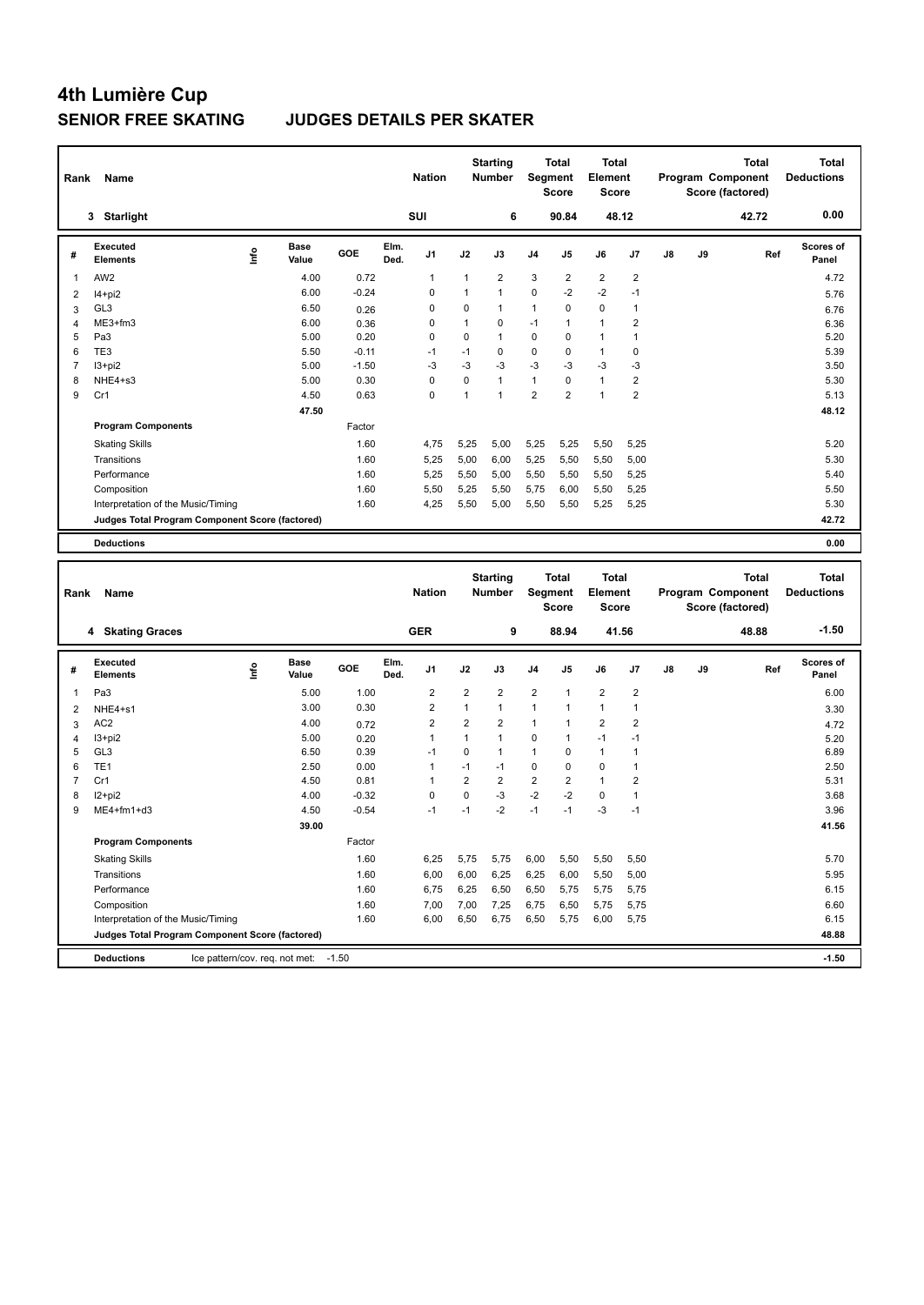#### **SENIOR FREE SKATING JUDGES DETAILS PER SKATER**

| Rank | Name                                            |      |                      |         |              | <b>Nation</b>  |              | <b>Starting</b><br><b>Number</b> | Segment        | <b>Total</b><br><b>Score</b> | <b>Total</b><br>Element<br><b>Score</b> |                         |    |    | <b>Total</b><br>Program Component<br>Score (factored) | <b>Total</b><br><b>Deductions</b> |
|------|-------------------------------------------------|------|----------------------|---------|--------------|----------------|--------------|----------------------------------|----------------|------------------------------|-----------------------------------------|-------------------------|----|----|-------------------------------------------------------|-----------------------------------|
|      | <b>Team Phoenix</b><br>5.                       |      |                      |         |              | <b>BEL</b>     |              | 4                                |                | 76.60                        |                                         | 39.52                   |    |    | 38.08                                                 | $-1.00$                           |
| #    | Executed<br><b>Elements</b>                     | lnfo | <b>Base</b><br>Value | GOE     | Elm.<br>Ded. | J <sub>1</sub> | J2           | J3                               | J <sub>4</sub> | J <sub>5</sub>               | J6                                      | J7                      | J8 | J9 | Ref                                                   | Scores of<br>Panel                |
| 1    | $I4 + pi3$                                      |      | 7.50                 | 0.45    |              | 0              | $\mathbf{1}$ | $\mathbf{1}$                     | 0              | 0                            | $\mathbf{1}$                            | 2                       |    |    |                                                       | 7.95                              |
| 2    | GL <sub>3</sub>                                 |      | 6.50                 | 0.13    |              | $\Omega$       | $-1$         | $\Omega$                         | 0              | 0                            | $\mathbf{1}$                            | $\overline{1}$          |    |    |                                                       | 6.63                              |
| 3    | ME3+fm1                                         |      | 4.00                 | $-0.48$ |              | 0              | $-1$         | $-2$                             | $-2$           | $-2$                         | 0                                       | $-1$                    |    |    |                                                       | 3.52                              |
| 4    | <b>TEB</b>                                      |      | 1.50                 | $-0.33$ |              | $-2$           | $-3$         | $-2$                             | $-2$           | $-2$                         | $-3$                                    | $-2$                    |    |    |                                                       | 1.17                              |
| 5    | Pa <sub>3</sub>                                 |      | 5.00                 | 0.00    |              | $\Omega$       | $\Omega$     | $\mathbf{1}$                     | $-1$           | $\Omega$                     | $\mathbf 0$                             | 0                       |    |    |                                                       | 5.00                              |
| 6    | NHE3+s1                                         | E    | 2.50                 | $-0.85$ |              | $-2$           | $-4$         | $-3$                             | $-4$           | $-4$                         | $-3$                                    | -3                      |    |    |                                                       | 1.65                              |
| 7    | I2+pi2                                          |      | 4.00                 | 0.24    |              | $\Omega$       | $-1$         | $\mathbf{1}$                     | 1              | 1                            | $\mathbf 0$                             | $\overline{\mathbf{c}}$ |    |    |                                                       | 4.24                              |
| 8    | Cr1                                             |      | 4.50                 | 0.54    |              | 1              | 0            | $\mathbf{1}$                     | 1              | $\overline{2}$               | $\mathbf{1}$                            | $\overline{2}$          |    |    |                                                       | 5.04                              |
| 9    | AC <sub>2</sub>                                 |      | 4.00                 | 0.32    |              | $\overline{1}$ | $\Omega$     | 0                                | 1              | $\overline{1}$               | $\mathbf{1}$                            | $\overline{1}$          |    |    |                                                       | 4.32                              |
|      |                                                 |      | 39.50                |         |              |                |              |                                  |                |                              |                                         |                         |    |    |                                                       | 39.52                             |
|      | <b>Program Components</b>                       |      |                      | Factor  |              |                |              |                                  |                |                              |                                         |                         |    |    |                                                       |                                   |
|      | <b>Skating Skills</b>                           |      |                      | 1.60    |              | 4,25           | 4,00         | 4,50                             | 4,50           | 4,50                         | 4,75                                    | 4,75                    |    |    |                                                       | 4.50                              |
|      | Transitions                                     |      |                      | 1.60    |              | 4,50           | 4,25         | 4,75                             | 5,25           | 4,75                         | 4,75                                    | 4,75                    |    |    |                                                       | 4.70                              |
|      | Performance                                     |      |                      | 1.60    |              | 4,75           | 4,25         | 4.25                             | 4,75           | 4,75                         | 4,50                                    | 5,00                    |    |    |                                                       | 4.60                              |
|      | Composition                                     |      |                      | 1.60    |              | 5,50           | 4,50         | 4,75                             | 5,25           | 5,50                         | 5,00                                    | 5,50                    |    |    |                                                       | 5.20                              |
|      | Interpretation of the Music/Timing              |      |                      | 1.60    |              | 5,00           | 4,25         | 4,25                             | 4,75           | 5,50                         | 5,00                                    | 5,00                    |    |    |                                                       | 4.80                              |
|      | Judges Total Program Component Score (factored) |      |                      |         |              |                |              |                                  |                |                              |                                         |                         |    |    |                                                       | 38.08                             |
|      | <b>Deductions</b>                               |      | Falls:               | $-1.00$ |              |                |              |                                  |                |                              |                                         |                         |    |    |                                                       | $-1.00$                           |

F Fall

| Rank | Name                                            |    |                      |         |              | <b>Nation</b> |          | <b>Starting</b><br><b>Number</b> | <b>Segment</b> | <b>Total</b><br><b>Score</b> | Total<br>Element<br><b>Score</b> |                |    |    | <b>Total</b><br>Program Component<br>Score (factored) | <b>Total</b><br><b>Deductions</b> |
|------|-------------------------------------------------|----|----------------------|---------|--------------|---------------|----------|----------------------------------|----------------|------------------------------|----------------------------------|----------------|----|----|-------------------------------------------------------|-----------------------------------|
|      | <b>Team Ice United</b><br>6                     |    |                      |         |              | <b>NED</b>    |          | 3                                |                | 71.61                        | 34.65                            |                |    |    | 36.96                                                 | 0.00                              |
| #    | Executed<br><b>Elements</b>                     | ۴ů | <b>Base</b><br>Value | GOE     | Elm.<br>Ded. | J1            | J2       | J3                               | J <sub>4</sub> | J <sub>5</sub>               | J6                               | J7             | J8 | J9 | Ref                                                   | <b>Scores of</b><br>Panel         |
| 1    | AC <sub>2</sub>                                 |    | 4.00                 | 0.32    |              | $\mathbf 1$   | 1        | $\mathbf{1}$                     | $\mathbf{1}$   | $\mathbf 0$                  | $\mathbf 0$                      | $\overline{1}$ |    |    |                                                       | 4.32                              |
| 2    | $13 + pi2$                                      |    | 5.00                 | $-0.10$ |              | 0             | $\Omega$ | 0                                | $-1$           | $\Omega$                     | $\mathbf{1}$                     | $-1$           |    |    |                                                       | 4.90                              |
| 3    | $ME4+fm1$                                       |    | 4.50                 | $-0.09$ |              | 0             | 0        | $-1$                             | $\mathbf 0$    | 0                            | $\mathbf 0$                      | $-1$           |    |    |                                                       | 4.41                              |
| 4    | GL <sub>3</sub>                                 |    | 6.50                 | $-0.78$ |              | -1            | $-1$     | $-2$                             | $-1$           | $-1$                         | $-1$                             | $-2$           |    |    |                                                       | 5.72                              |
| 5    | NHE3+s1                                         |    | 2.50                 | $-0.20$ |              | 0             | $-2$     | $-1$                             | $-1$           | 0                            | $\mathbf 0$                      | $-2$           |    |    |                                                       | 2.30                              |
| 6    | Pa1                                             |    | 2.00                 | $-0.08$ |              | $\Omega$      | $\Omega$ | 1                                | $\mathbf 0$    | $-1$                         | $-1$                             | $-1$           |    |    |                                                       | 1.92                              |
| 7    | $13 + pi2$                                      |    | 5.00                 | $-0.10$ |              | $\mathbf{1}$  | $-3$     | $\Omega$                         | $\mathbf 0$    | $-2$                         | $\mathbf 0$                      | $\mathbf{1}$   |    |    |                                                       | 4.90                              |
| 8    | TEB                                             |    | 1.50                 | $-0.09$ |              | $\mathbf 0$   | $-1$     | 0                                | $-1$           | $-1$                         | $\Omega$                         | $-2$           |    |    |                                                       | 1.41                              |
| 9    | Cr1                                             |    | 4.50                 | 0.27    |              | $\mathbf{1}$  | $\Omega$ | $-1$                             | 0              | $\mathbf{1}$                 | $\mathbf{1}$                     | $\overline{1}$ |    |    |                                                       | 4.77                              |
|      |                                                 |    | 35.50                |         |              |               |          |                                  |                |                              |                                  |                |    |    |                                                       | 34.65                             |
|      | <b>Program Components</b>                       |    |                      | Factor  |              |               |          |                                  |                |                              |                                  |                |    |    |                                                       |                                   |
|      | <b>Skating Skills</b>                           |    |                      | 1.60    |              | 4,50          | 4,25     | 3,75                             | 4,25           | 4,50                         | 5,00                             | 3.75           |    |    |                                                       | 4.25                              |
|      | Transitions                                     |    |                      | 1.60    |              | 4,50          | 4,00     | 4,25                             | 4,25           | 4,75                         | 5.00                             | 4,25           |    |    |                                                       | 4.40                              |
|      | Performance                                     |    |                      | 1.60    |              | 5,50          | 4,75     | 4,25                             | 4,50           | 4,75                         | 5,50                             | 4,00           |    |    |                                                       | 4.75                              |
|      | Composition                                     |    |                      | 1.60    |              | 5,00          | 4,50     | 4,50                             | 4,75           | 5,50                         | 5,25                             | 4,50           |    |    |                                                       | 4.80                              |
|      | Interpretation of the Music/Timing              |    |                      | 1.60    |              | 5,50          | 4,50     | 4,50                             | 4,75           | 5,25                         | 5,50                             | 4,25           |    |    |                                                       | 4.90                              |
|      | Judges Total Program Component Score (factored) |    |                      |         |              |               |          |                                  |                |                              |                                  |                |    |    |                                                       | 36.96                             |
|      | <b>Deductions</b>                               |    |                      |         |              |               |          |                                  |                |                              |                                  |                |    |    |                                                       | 0.00                              |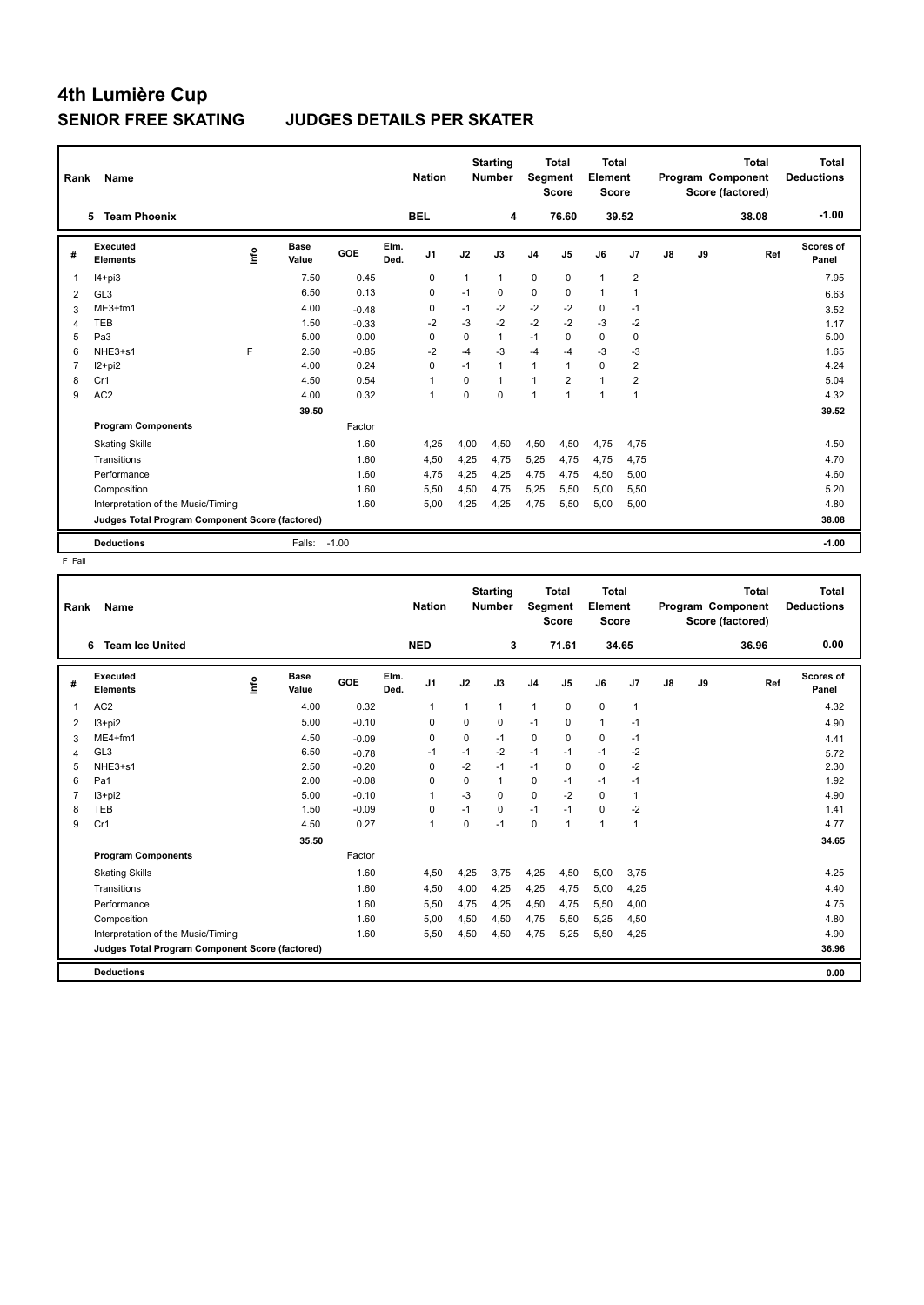#### **SENIOR FREE SKATING JUDGES DETAILS PER SKATER**

| Rank                    | Name                                            |             |                      |              |              | <b>Nation</b> |              | <b>Starting</b><br><b>Number</b> |                | <b>Total</b><br>Segment<br><b>Score</b> | <b>Total</b><br>Element<br><b>Score</b> |                |    |    | Program Component<br>Score (factored) | <b>Total</b> | <b>Total</b><br><b>Deductions</b> |
|-------------------------|-------------------------------------------------|-------------|----------------------|--------------|--------------|---------------|--------------|----------------------------------|----------------|-----------------------------------------|-----------------------------------------|----------------|----|----|---------------------------------------|--------------|-----------------------------------|
|                         | 7 United Angels                                 |             |                      |              |              | <b>GER</b>    |              | 1                                |                | 69.67                                   |                                         | 32.87          |    |    | 36.80                                 |              | 0.00                              |
| #                       | Executed<br><b>Elements</b>                     | Lnfo        | <b>Base</b><br>Value | GOE          | Elm.<br>Ded. | J1            | J2           | J3                               | J4             | J5                                      | J6                                      | J7             | J8 | J9 |                                       | Ref          | <b>Scores of</b><br>Panel         |
| $\overline{1}$          | Cr1                                             |             | 4.50                 | 0.54         |              | 1             | $\mathbf{1}$ | $\mathbf{1}$                     | $\mathbf{1}$   | 1                                       | $\overline{2}$                          | $\overline{2}$ |    |    |                                       |              | 5.04                              |
| $\overline{\mathbf{c}}$ | NHE3+s1                                         |             | 2.50                 | 0.00         |              | 0             | $\mathbf 0$  | $\mathbf 0$                      | $\mathbf 0$    | 0                                       | $-2$                                    | $\mathbf{1}$   |    |    |                                       |              | 2.50                              |
| 3                       | $12+pi1$                                        |             | 2.00                 | $-0.60$      |              | -3            | $-3$         | $-5$                             | $-2$           | -3                                      | $-2$                                    | $-4$           |    |    |                                       |              | 1.40                              |
| $\overline{4}$          | Pa1                                             |             | 2.00                 | $-0.28$      |              | $-2$          | $-1$         | $-1$                             | $-1$           | $-1$                                    | $-2$                                    | $-2$           |    |    |                                       |              | 1.72                              |
| 5                       | GL <sub>2</sub>                                 |             | 4.50                 | $-0.54$      |              | $-2$          | $-1$         | $-2$                             | $-1$           | $-1$                                    | $\mathbf{1}$                            | $-1$           |    |    |                                       |              | 3.96                              |
| 6                       | AW2                                             |             | 4.00                 | 0.00         |              | $\mathsf 0$   | $\mathsf 0$  | $\pmb{0}$                        | $\mathsf 0$    | 0                                       | $\mathbf{1}$                            | $\mathbf 0$    |    |    |                                       |              | 4.00                              |
| $\overline{7}$          | TEB                                             |             | 1.50                 | $-0.15$      |              | $-1$          | $-1$         | $-1$                             | $-1$           | $-1$                                    | $\mathbf 0$                             | $-1$           |    |    |                                       |              | 1.35                              |
| 8                       | $13 + pi3$                                      |             | 6.50                 | 0.13         |              | 1             | $-1$         | $\overline{1}$                   | $\mathbf 0$    | $-1$                                    | $\mathbf 0$                             | $\mathbf{1}$   |    |    |                                       |              | 6.63                              |
| 9                       | ME4+fm2                                         |             | 5.50                 | 0.77         |              | $\mathbf{1}$  | $\mathsf 0$  | $\overline{1}$                   | $\overline{2}$ | $\mathbf{1}$                            | $\overline{2}$                          | $\overline{2}$ |    |    |                                       |              | 6.27                              |
|                         |                                                 |             | 33.00                |              |              |               |              |                                  |                |                                         |                                         |                |    |    |                                       |              | 32.87                             |
|                         | <b>Program Components</b>                       |             |                      | Factor       |              |               |              |                                  |                |                                         |                                         |                |    |    |                                       |              |                                   |
|                         | <b>Skating Skills</b>                           |             |                      | 1.60         |              | 4,75          | 4,25         | 4,50                             | 4,75           | 4,75                                    | 5,00                                    | 4,50           |    |    |                                       |              | 4.65                              |
|                         | Transitions                                     |             |                      | 1.60         |              | 4,50          | 4,50         | 4,00                             | 4,50           | 4,75                                    | 4,75                                    | 4,00           |    |    |                                       |              | 4.45                              |
|                         | Performance                                     |             |                      | 1.60         |              | 5,25          | 4,75         | 4,00                             | 4,50           | 4,50                                    | 5,00                                    | 4,50           |    |    |                                       |              | 4.65                              |
|                         | Composition                                     |             |                      | 1.60         |              | 5,00          | 4,50         | 4,25                             | 4,50           | 5,50                                    | 5,00                                    | 4,75           |    |    |                                       |              | 4.75                              |
|                         | Interpretation of the Music/Timing              |             |                      | 1.60         |              | 4,75          | 4,25         | 3,75                             | 4,25           | 5,00                                    | 4,75                                    | 4,50           |    |    |                                       |              | 4.50                              |
|                         | Judges Total Program Component Score (factored) |             |                      |              |              |               |              |                                  |                |                                         |                                         |                |    |    |                                       |              | 36.80                             |
|                         |                                                 |             |                      |              |              |               |              |                                  |                |                                         |                                         |                |    |    |                                       |              |                                   |
|                         | <b>Deductions</b>                               |             |                      |              |              |               |              |                                  |                |                                         |                                         |                |    |    |                                       |              | 0.00                              |
|                         |                                                 |             |                      |              |              |               |              |                                  |                |                                         |                                         |                |    |    |                                       |              |                                   |
| Rank                    | Name                                            |             |                      |              |              | <b>Nation</b> |              | <b>Starting</b><br><b>Number</b> |                | <b>Total</b><br>Segment                 | <b>Total</b><br>Element                 |                |    |    | Program Component                     | <b>Total</b> | <b>Total</b><br><b>Deductions</b> |
|                         |                                                 |             |                      |              |              |               |              |                                  |                | Score                                   | <b>Score</b>                            |                |    |    | Score (factored)                      |              |                                   |
|                         | 8 Icicles                                       |             |                      |              |              | <b>GBR</b>    |              | $\overline{7}$                   |                | 69.17                                   | 30.81                                   |                |    |    | 39.36                                 |              | $-1.00$                           |
| $\#$                    | Executed<br><b>Elements</b>                     |             | <b>Base</b><br>Value | GOE          | Elm.         | J1            | J2           | J3                               | J4             | J5                                      | J6                                      | J7             | J8 | J9 |                                       | Ref          | <b>Scores of</b>                  |
|                         |                                                 | <u>info</u> |                      |              | Ded.         |               |              |                                  |                |                                         |                                         |                |    |    |                                       |              | Panel                             |
| 1                       | GL <sub>2</sub>                                 |             | 4.50                 | 0.09         |              | $\mathbf 0$   | 0            | $\mathbf{1}$                     | 1              | 0                                       | 0                                       | 0              |    |    |                                       |              | 4.59                              |
| $\overline{2}$          | $12+pi1$                                        |             | 2.00                 | $-0.08$      |              | 0             | $-2$         | $\pmb{0}$                        | $\pmb{0}$      | $-2$                                    | $\pmb{0}$                               | $\mathbf 0$    |    |    |                                       |              | 1.92                              |
| 3                       | TEB                                             | F           | 1.50                 | $-0.57$      |              | $-2$          | -3           | $-4$                             | $-5$           | $-4$                                    | -3                                      | $-5$           |    |    |                                       |              | 0.93                              |
| $\overline{4}$          | Cr1                                             |             | 4.50                 | 0.27         |              | $\mathbf{1}$  | $\mathbf{1}$ | $\overline{1}$                   | $\mathbf{1}$   | $\overline{\mathbf{c}}$                 | $-1$                                    | $-1$           |    |    |                                       |              | 4.77                              |
| 5                       | $13 + pi2$                                      |             | 5.00                 | $-1.20$      |              | $-1$          | $-2$         | $-4$                             | -3             | -3                                      | $-2$                                    | $-2$           |    |    |                                       |              | 3.80                              |
| 6                       | NHE3+s1                                         |             | 2.50                 | $-0.30$      |              | $-1$          | $-1$         | $-3$                             | $-1$           | 0                                       | $-1$                                    | $-2$           |    |    |                                       |              | 2.20                              |
| $\overline{7}$          | ME3+fm2                                         |             | 5.00                 | 0.20         |              | $\mathbf{1}$  | $\mathbf 0$  | $\mathbf{1}$                     | $\mathbf{1}$   | 0                                       | $\mathbf 0$                             | $\Omega$       |    |    |                                       |              | 5.20                              |
| 8                       | AW1                                             |             | 2.50                 | 0.10         |              | 1             | $-1$         | $\overline{1}$                   | $\mathsf 0$    | $-1$                                    | $\mathbf{1}$                            | $\mathbf{1}$   |    |    |                                       |              | 2.60                              |
| 9                       | Pa3                                             |             | 5.00                 | $-0.20$      |              | $\Omega$      | $-1$         | $-1$                             | $\mathbf 0$    | $\Omega$                                | $\mathbf 0$                             | $-2$           |    |    |                                       |              | 4.80                              |
|                         |                                                 |             | 32.50                |              |              |               |              |                                  |                |                                         |                                         |                |    |    |                                       |              | 30.81                             |
|                         | <b>Program Components</b>                       |             |                      | Factor       |              |               |              |                                  |                |                                         |                                         |                |    |    |                                       |              |                                   |
|                         | <b>Skating Skills</b>                           |             |                      | 1.60         |              | 5,00          | 4,50         | 4,25                             | 4,75           | 5,25                                    | 4,75                                    | 4,25           |    |    |                                       |              | 4.65                              |
|                         | Transitions                                     |             |                      | 1.60         |              | 4,75          | 4,50         | 4,25                             | 4,75           | 5,00                                    | 4,75                                    | 4,00           |    |    |                                       |              | 4.60                              |
|                         | Performance<br>Composition                      |             |                      | 1.60<br>1.60 |              | 5,25<br>5,50  | 4,75<br>5,00 | 4,00<br>5,25                     | 5,50<br>5,25   | 5,25<br>5,50                            | 5,25<br>5,00                            | 4,50<br>4,50   |    |    |                                       |              | 5.00<br>5.20                      |

Interpretation of the Music/Timing 1.60 5,50 4,75 5,00 5,50 5,50 5,00 4,75 5.15

**Deductions** Falls: -1.00 **-1.00 Judges Total Program Component Score (factored) 39.36**

F Fall